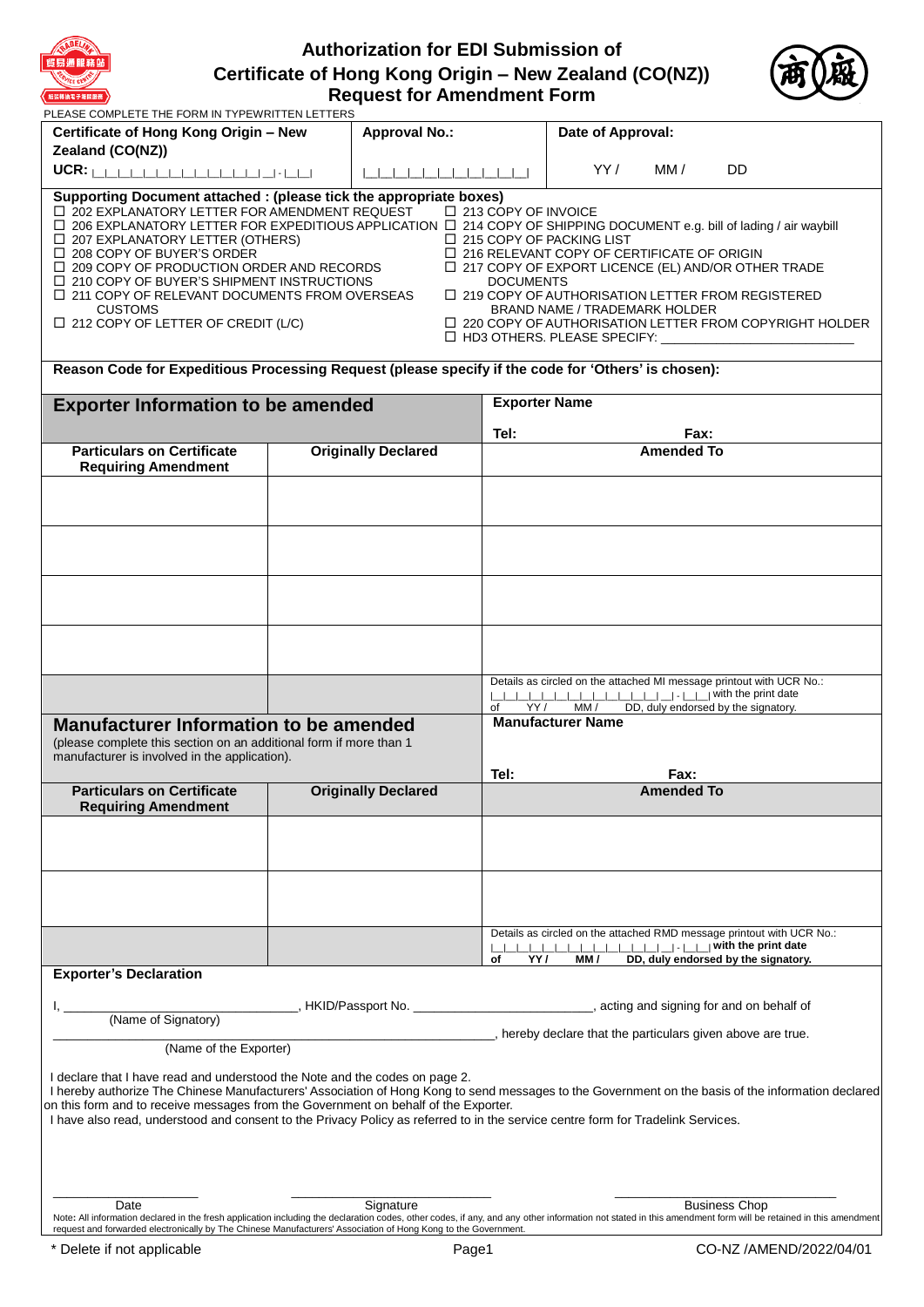| Manufacturer's Declaration (Please do not complete this section if only exporter's information is amended)                                                                                                                                                                                                                                                                                                                                                                                                                                                                                                                                                          |                                                                                                       |
|---------------------------------------------------------------------------------------------------------------------------------------------------------------------------------------------------------------------------------------------------------------------------------------------------------------------------------------------------------------------------------------------------------------------------------------------------------------------------------------------------------------------------------------------------------------------------------------------------------------------------------------------------------------------|-------------------------------------------------------------------------------------------------------|
|                                                                                                                                                                                                                                                                                                                                                                                                                                                                                                                                                                                                                                                                     | _______, HKID/Passport No. _________________________________, acting and signing for and on behalf of |
| (Name of Signatory)                                                                                                                                                                                                                                                                                                                                                                                                                                                                                                                                                                                                                                                 |                                                                                                       |
|                                                                                                                                                                                                                                                                                                                                                                                                                                                                                                                                                                                                                                                                     | hereby declare that the particulars given overleaf are true.                                          |
| (Name of the Manufacturer)<br>I declare that I have read and understood the Note and the codes on page 2.<br>I hereby authorize The Chinese Manufacturers' Association of Hong Kong to send (and to transform, where necessary) messages to the Government on<br>the basis of the information declared on this form and to receive messages from the Government on behalf of the Manufacturer.<br>I have also read, understood and consent to the Privacy Policy as referred to in the service centre form for Tradelink Services.                                                                                                                                  |                                                                                                       |
| Signature<br>Date<br>Note: All information declared in the fresh application including the declaration codes, other codes, if any, and any other information not stated in this amendment form will be retained in this amendment<br>request and forwarded electronically by The Chinese Manufacturers' Association of Hong Kong to the Government.<br>Remarks: Manufacturers and subcontractors have to ensure that the persons acting and signing for and on behalf of the manufacturers/subcontractors should be identical to the authorized signatories<br>provided to the Trade and Industry Department else applications submitted will be deferred/rejected. | <b>Business Chop</b>                                                                                  |
| <b>Subcontractor's Declaration</b> (Please do not complete this section if only exporter's information is amended)                                                                                                                                                                                                                                                                                                                                                                                                                                                                                                                                                  |                                                                                                       |
|                                                                                                                                                                                                                                                                                                                                                                                                                                                                                                                                                                                                                                                                     |                                                                                                       |
| (Name of Signatory)                                                                                                                                                                                                                                                                                                                                                                                                                                                                                                                                                                                                                                                 |                                                                                                       |
| (Name of the Subcontractor)                                                                                                                                                                                                                                                                                                                                                                                                                                                                                                                                                                                                                                         |                                                                                                       |
| I declare that I have read and understood the Note and the codes on page 2.<br>I hereby authorize The Chinese Manufacturers' Association of Hong Kong to transform and send messages to the Government on the basis of the<br>information declared on this form and to receive messages from the Government on behalf of the Subcontractor.<br>I have also read, understood and consent to the Privacy Policy as referred to in the service centre form for Tradelink Services.                                                                                                                                                                                     |                                                                                                       |
| Date<br>Signature<br>Note: All information declared in the fresh application including the declaration codes, other codes, if any, and any other information not stated in this amendment form will be retained in this amendment<br>request and forwarded electronically by The Chinese Manufacturers' Association of Hong Kong to the Government.<br>Remarks: Manufacturers and subcontractors have to ensure that the persons acting and signing for and on behalf of the manufacturers/subcontractors should be identical to the authorized signatories<br>provided to the Trade and Industry Department else applications submitted will be deferred/rejected. | <b>Business Chop</b>                                                                                  |

# **Expeditious Processing Request Reason Codes**

| Code            | <b>Description</b>                                                          |
|-----------------|-----------------------------------------------------------------------------|
| 101             | To meet unexpected change of tight shipment schedule                        |
| 102             | To meet urgent request of the overseas buyer for advanced delivery of goods |
| 103             | To send samples urgently required by overseas buyers                        |
| 104             | To facilitate clearance of consignments held up by overseas customs         |
| 110             | To meet the terms of Letter of Credit (L/C)                                 |
| HD <sub>3</sub> | Others                                                                      |